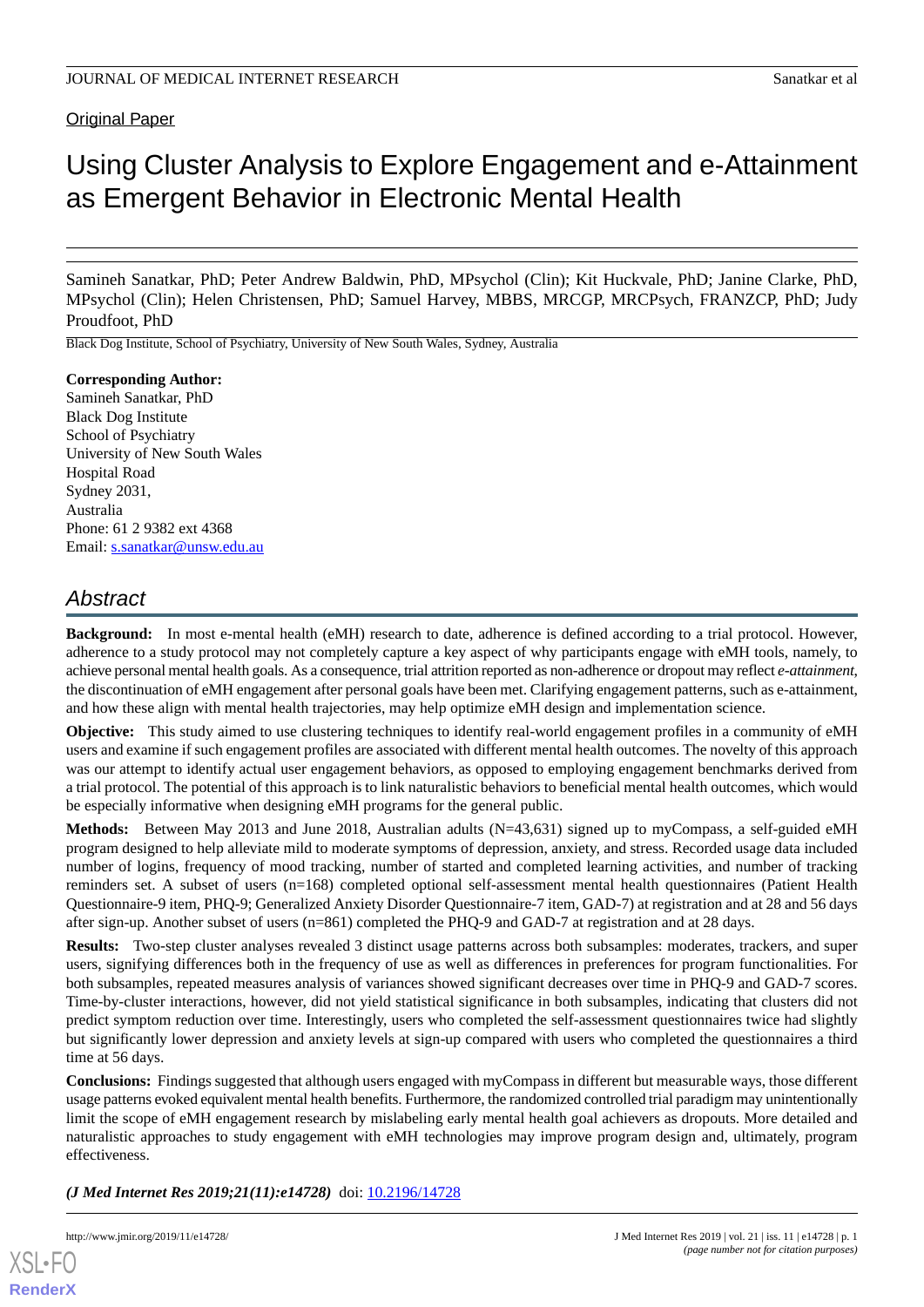#### **KEYWORDS**

eHealth; engagement; adherence; Web-based intervention; depression; anxiety

# *Introduction*

#### **Background**

In 2005, Eysenbach [\[1](#page-10-0)] proposed a law of attrition to refer to the inevitability of substantial participant dropout (ie, dropout attrition) and discontinuation of program engagement (ie, nonusage attrition) from e-mental health (eMH) trials and called for rigorous examination of patterns of attrition to help clarify the impact, uptake, and dissemination of eMH programs. In reply, Christensen and Mackinnon [\[2](#page-10-1)] suggested that particular attention be given to users who derive symptom benefits from patterns of program engagement that deviate from trial protocols, particularly if nonusage attrition is common in randomized controlled trials (RCTs). Despite this, engagement in eMH research is still most frequently operationalized as adherence to an RCT protocol [\[3](#page-10-2)]. As such, much about program engagement outside the RCT context remains unknown. Where eMH programs are set up as a public health resource, understanding real-world engagement beyond protocol adherence is likely to strengthen eMH implementation science and help clarify patterns of eMH use in the general population. Findings of a recent systematic review of real-world engagement with eMH [\[4](#page-10-3)] suggest that attrition is also a common issue in naturalistic settings. Of the eleven interventions that were reviewed, 7% to 42% of sign-ups constituted moderate users who continually engaged with their eMH tool 4 to 6 weeks after registration. Only between 0.5% and 28.6% of users completed all modules or used the eMH program for more than 6 weeks after registration. As Price et al [[5\]](#page-10-4) pointed out, high dropout rates "limit the conclusions that can be drawn on the efficacy, feasibility, and public health impact of Web-based treatments."

Inferring user adoption of open-access eMH programs from participant engagement in an RCT can be problematic. eMH program delivery in the RCT context likely involves more comprehensive and structured user support than would be sustainable in a community setting [\[6](#page-10-5)]. Indeed, when eMH program use is compared across RCT and open-access conditions, dropout attrition appears to be delayed or reduced in the RCT environment. For example, Christensen et al [\[7](#page-10-6)] provided a comparison between questionnaire completion rates of Australians who signed up to MoodGYM, an internet-delivered mental health intervention, either via the program website or as part of an RCT. The authors found that 66.5% of RCT participants completed a depression measure at registration and at least one depression assessment at follow-up, whereas only 15.6% of general public MoodGYM users did so. Such findings may be due, in part, to follow-up by researchers seeking to maximize study adherence rates [\[1](#page-10-0)]. For these reasons, Cavanagh [[6\]](#page-10-5) suggested that extrapolating adherence criteria from RCTs and applying these to open-access interventions may be problematic, as RCT protocols are at odds with the design and intent of such programs. More recently, Sieverink et al [\[8](#page-10-7)] proposed that treating all eMH programs as linear courses of treatment may create a black box of eMH, where mediating mechanisms and nonlinear patterns of

 $XS$ -FO **[RenderX](http://www.renderx.com/)** engagement go unexamined, simply because they are off protocol. Yardley et al [\[9](#page-10-8)] suggested that researchers give attention to elucidating patterns of effective engagement—engagement that leads to the desired benefits—in addition to more standard RCT-defined adherence measures.

Recent efforts to define adherence and engagement have suggested avenues for improving eMH engagement research. Sieverink et al [[10\]](#page-10-9) reviewed definitions of adherence across over 60 eMH trials and found that studies providing clear adherence criteria (eg, completing 75% of modules) often provided no theory or data to support these criteria, and most studies defined adherence as simply *the more use, the better*. These authors recommended that future definitions of adherence include multiple metrics of engagement, be data-driven, and reflect both the goals of the technology (eg, symptom reduction) and the goals of the individual (eg, subjective states of well-being). In their recent scoping review, Pham et al [\[11](#page-10-10)] concluded that, although engagement metrics are increasingly consistent across studies, it is still unclear how patterns of engagement relate to mental health outcomes. Furthermore, Ryan et al [[3\]](#page-10-2) identified 8 theoretical frameworks in which adherence could be defined but found that few studies reported comprehensive program adherence data, with almost no consistency in the frameworks used to define engagement, attrition, and adherence. In line with Eysenbach [\[1](#page-10-0)] and Christensen and Mackinnon [[2\]](#page-10-1), Ryan et al [[3\]](#page-10-2) highlighted the ongoing risk of conflating engagement with adherence and the need to extend our understanding of eMH engagement beyond efficacy trials.

Eysenbach [[1\]](#page-10-0) proposed that a potential way forward was to examine the shape of attrition curves, a procedure that could hint at the presence of behavioral groupings, from low users to hardcore users. This suggests that one method for studying effective program engagement may be to identify *engagement profiles* within eMH cohorts and to examine whether program benefits (if any) vary between them. Some efforts have already been made to identify such usage profiles within RCTs. For instance, Donkin et al [[12\]](#page-11-0) examined which behaviors predicted clinically significant reductions in depressive symptoms among adherent users of a Web-based intervention targeting depression in cardiovascular disease. Activities per user session predicted significant improvement, whereas time spent on the intervention or the total number of modules and activities completed did not. High in-session engagers reported the best outcomes; however, medium and low in-session engagers experienced equivalent benefits. These results suggest that even within an adherent group the dose-response relationship is nonlinear and in-session engagement behavior may be more important to program efficacy than overall time-on-task. On the basis of their findings, Donkin et al [\[12](#page-11-0)] suggest that identifying when and for whom *treatment saturation* is achieved is an important goal for future eMH engagement research.

Techniques common in other areas of cognitive behavioral science may further help to identify eMH engagement profiles.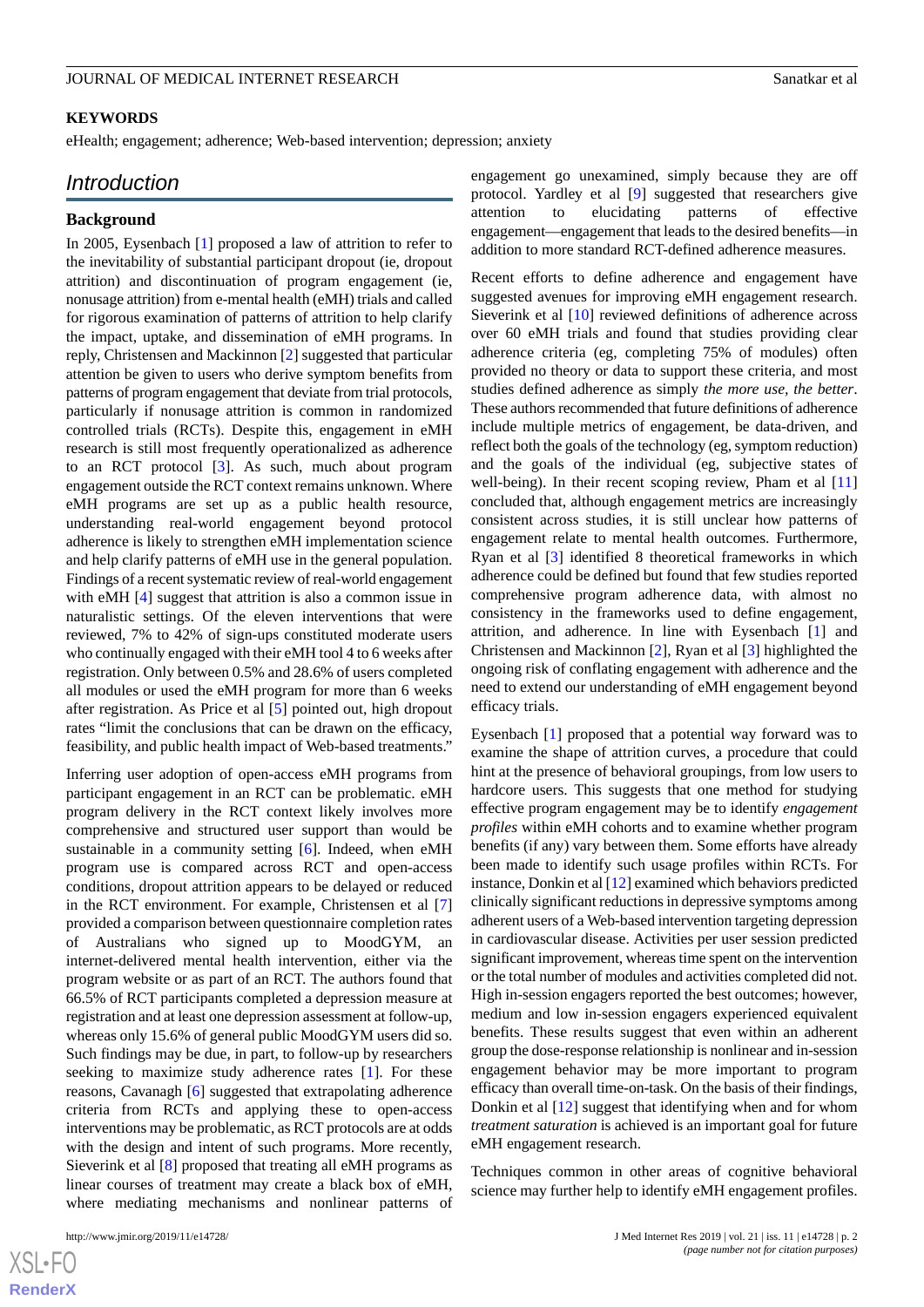Clustering and classification techniques can help identify emergent patterns of behavior [\[13](#page-11-1)]. Using engagement metrics that correspond to specific on-task behaviors, individuals can be grouped based on how they use their chosen eMH program. Once grouped, comparisons between these classes or clusters can be made to determine if different engagement profiles experience different benefits. The advantage of such an approach is that user groups emerge from the usage data. The results of such research are likely to better reflect user adoption behavior in an open-access environment with important implications for eMH implementation science.

# **Objectives**

The purpose of this study was to explore the utility of using clustering approaches to identify engagement profiles in eMH and to examine if such engagement profiles lead to different mental health outcomes. This approach has the potential to identify actual user engagement behaviors that may result in beneficial mental health outcomes and is likely to be especially informative when designing eMH programs for the general public. Cluster analytical approaches can help identify which short-term users, or dropouts, may be classified as e-attainers (ie, those who discontinue using an eMH program when ones' personal mental health objectives have been attained, see [[2\]](#page-10-1)) and conversely, which sustained users may not achieve their desired mental health benefits. By understanding the link between usage behavior and mental health symptom progression, patterns of eMH tool cessation allow for a more differentiated view of attrition.

# *Methods*

# **Target Program**

*myCompass* is a self-guided Web-based mental health program available free to Australians [[14\]](#page-11-2). It is designed for individuals experiencing mild to moderate symptoms of depression, anxiety, and stress and offers symptom tracking and interactive learning activities based on cognitive behavioral therapies. The "Daily Tracker" feature allows real-time tracking (by mobile phone or computer) of up to 3 areas of difficulty that may be emotional (eg, depression or anxiety), cognitive (eg, worry), or behavioral (eg, smoking) by measuring each on an 11-point scale ranging from low (0) to high (10). Users can also set to receive tracking reminders via SMS or email.

The myCompass learning activities aim to teach techniques for managing distress and improving well-being. Learning activities are delivered in 3 sessions and contain a session introduction, didactic content, interactive activities, and a practical home task. Each learning activity takes approximately 10 to 15 min to complete. myCompass also prompts users to complete an optional "self-assessment" questionnaire at 3 time points: the time of registration and at 28 and 56 days after sign-up. The self-assessment questionnaire (described below) measures symptoms of anxiety and depression and takes about 4 min to complete.

# **Sample**

The data were extracted from the usage data obtained from 43,631 adults who signed up to myCompass between May 2013

and June 2018. Upon signing up and as part of the Terms of Use agreement, all myCompass users consented to have their deidentified demographic and program usage information used for research purposes.

We conducted 2 sample extractions. In our first sample extraction, users were eligible for inclusion in analyses if they had completed self-assessment questionnaire data for all 3 time points (n=168). In our second sample extraction, we broadened our eligibility criteria to include individuals who completed the self-assessment questionnaire at the first 2 time points only (n=861 additional individuals). The resulting 1029 myCompass users included in this analysis had a mean age of 40.9 years (SD 13.45) and were mostly female (63.07%, 649/1029). Most resided in the Australian state of New South Wales (44.31%, 456/1029), followed by Victoria (19.63%, 202/1029) and Queensland (12.83%, 132/1029). Overall depression and anxiety scores, measured using the 9-item Patient Health Questionnaire (PHQ-9) [\[14\]](#page-11-2) and the 7-item General Anxiety Disorder (GAD-7) Scale [\[15](#page-11-3)], were in the mild symptom ranges at sign-up (mean 10.68, SD 6.46 for depression and mean 8.58, SD 5.43 for anxiety).

# **Engagement Metrics and Self-Assessment Questionnaire**

#### *Engagement Metrics*

We used 5 usage metrics in our cluster analyses: number of user logins, number of daily trackers used, number of learning activities started, number of learning activities completed, and number of reminders received. All engagement data were extracted from and stored on secure myCompass servers, which record all user activity across the myCompass website. We took a conservative approach and defined login and tracking attempts that occurred in close succession (eg, 30 min apart for logins and less than 24 hours apart for daily tracking) as representing relogins because of system time-out. Hence, only the first instance of such records was included in our analyses.

# *Self-Assessment Questionnaire*

The self-assessment questionnaire comprises the PHQ-9 and the GAD-7 and is used to measure symptoms of depression and generalized anxiety disorder, respectively. Both questionnaires ask individuals to rate symptom severity over the last 2 weeks on a 4-point Likert-type scale anchored *Not at all* (0) and *Nearly every day* (3). An example item for the PHQ-9 is "Little interest or pleasure in doing things," and an example item for the GAD-7 is "Feeling nervous, anxious or on the edge." Values on the PHQ-9 range from 0 to 27, and values on the GAD-7 range from 0 to 21. Both scales use cutoff scores of 5, 10, and 15 to identify individuals with mild, moderate, and moderately severe depressive and anxiety symptoms, respectively. The scales have been used extensively in clinical and research domains.

# **Analysis Strategy**

All analyses were computed in SPSS v.25 (IBM Corp). First, we employed a 2-step cluster analysis procedure to group users based on similarities in their myCompass engagement metrics. Cluster analysis is an exploratory classification technique that statistically identifies groupings in a dataset based on the degree

```
XSL•FO
RenderX
```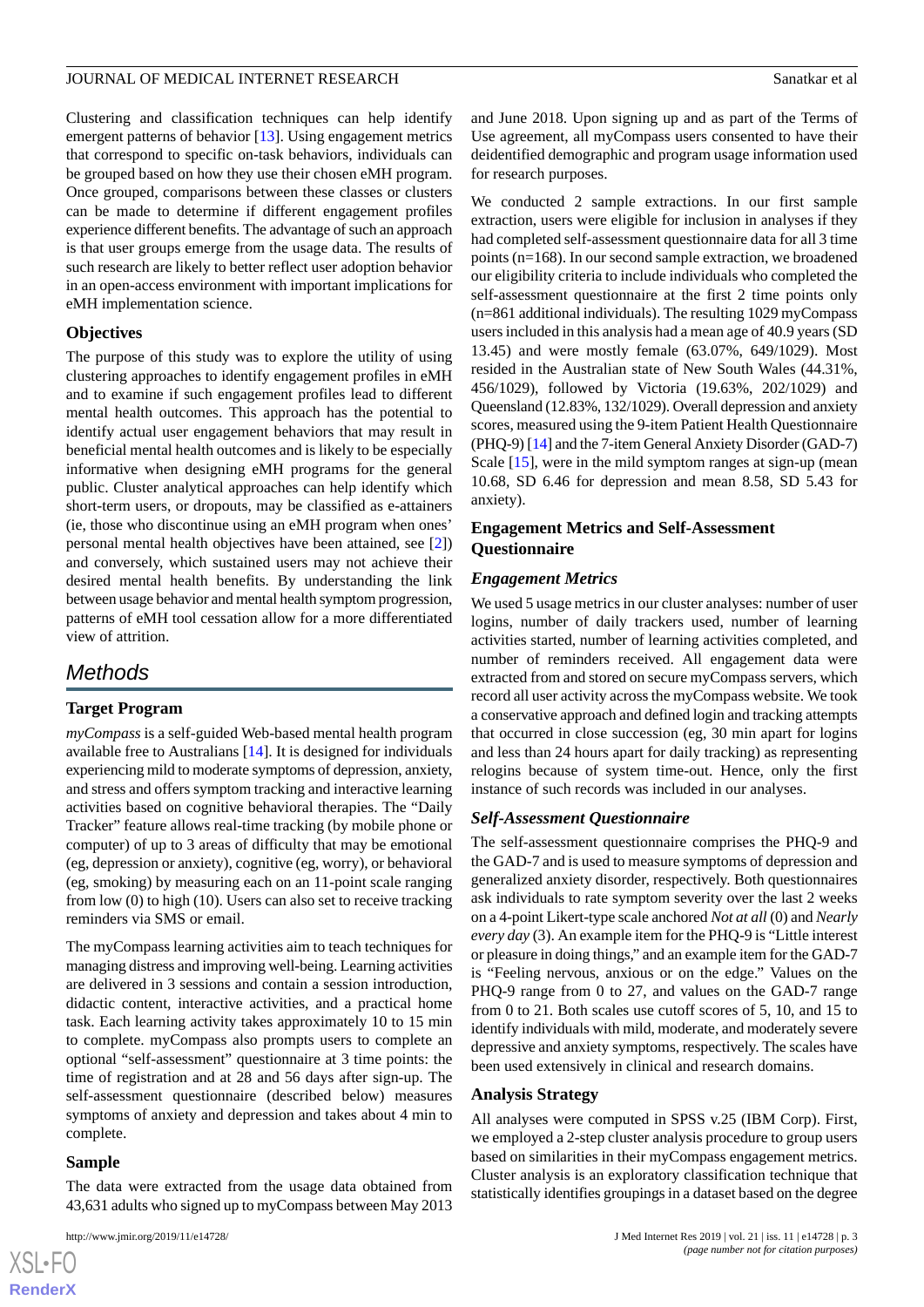of similarity between specified data points (for a more thorough discussion, see Jain et al [[13\]](#page-11-1)). A 2-step cluster analytical approach first constructs a cluster feature tree based on the similarity between data points and then uses a clustering algorithm to group the cluster feature tree nodes into an optimal number of clusters. This clustering procedure handles large datasets in a time-efficient manner and is quite robust against violations of assumptions.

As mentioned, the first cluster analysis contained only those 168 users who provided PHQ-9 and GAD-7 data at all 3 time points: sign-up, 28 days, and 56 days. To increase power and determine if our initial clusters would hold across a larger group, the second cluster analysis was broadened to contain users who provided mental health data at sign-up and at 28 days (but not at 56 days). In both analyses, we selected the loglikelihood distance measure and used the Bayesian information criterion as the clustering criterion. We let the program automatically compute the optimal number of clusters and used the default option of allowing no more than 15 clusters to be selected. To verify that the procedure had generated meaningfully different clusters, we used multivariate analysis of variance (ANOVA) to compare the clusters on all engagement metrics. We then employed repeated-measures ANOVA to examine if PHQ-9

and GAD-7 scores changed across time and differed between clusters.

# *Results*

# **Analysis 1**

#### *Two-Step Cluster Analysis*

The cluster analysis identified 3 distinct clusters (see [Table 1\)](#page-3-0). The first cluster, which we labeled "moderates," comprised 74 users who, on average, logged into myCompass 11 times, used the daily tracker about 7 times, and completed 1 learning activity during 2 months of using myCompass. The second cluster, labeled "trackers," contained 69 users who accessed myCompass about 36 times, used the daily tracker an average of 34 times, but showed comparable learning activity completion rates compared with the previous cluster across the 2-month time span. The third cluster "super users" represented 25 users who logged in approximately 39 times, used the daily tracker an average of 35.28 times, and showed markedly higher learning activity completion than the other 2 clusters (mean=5 modules completed). Multivariate ANOVA confirmed that the 3 cluster groups were significantly different on all usage variables (*P* values<.001), indicating that the cluster analysis identified distinct user groups.

<span id="page-3-0"></span>**Table 1.** Results from multivariate analysis of variance looking at usage behaviors based on cluster membership of 168 myCompass users who completed the symptom screener at sign-up, 28 days, and 56 days.

| Usage variables <sup>a</sup> (count data) | Moderates $(n=74)$ ,<br>mean $(SE)$ | Trackers $(n=69)$ ,<br>mean $(SE)$ | Super users $(n=25)$ ,<br>mean $(SE)$ | F test $(df)$  | $P$ value |
|-------------------------------------------|-------------------------------------|------------------------------------|---------------------------------------|----------------|-----------|
| Logins                                    | $11.00(1.09)^{b}$                   | 36.26 $(1.13)^c$                   | 38.92 $(1.87)^c$                      | 160.69(2,165)  | < 0.001   |
| Tracking                                  | 6.91 $(1.16)^b$                     | 34.45 $(1.21)^{c}$                 | 35.28 $(2.00)^{c}$                    | 159.48 (2,165) | < 0.001   |
| Modules completed                         | $0.97(0.13)^{b}$                    | $0.80(0.13)^{b}$                   | 4.48 $(0.22)^{c}$                     | 116.41(2,165)  | < 0.001   |
| Modules started                           | 1.99 $(0.15)^{b}$                   | $1.33(0.15)^c$                     | 5.36 $(0.26)^d$                       | 93.10 (2,165)  | < 0.001   |
| Notifications received                    | 5.53 $(0.65)^{b}$                   | 13.43 $(0.67)^{\circ}$             | 9.80 $(1.11)^d$                       | 36.21(2,165)   | < 0.001   |

<sup>a</sup>Input variables are sorted by overall importance in this analysis, from highest to lowest.

b,c,dDiffering superscripts indicate a significant difference at *P*<.05 for Bonferroni corrected multiple comparisons.

#### *Repeated-Measures Analyses*

The Mauchly test of sphericity indicated that the variances of differences between groups were not equal. Hence, we proceeded to use Greenhouse-Geisser corrections to adjust the

degrees of freedom. As shown in [Table 2](#page-4-0) and [Figures 1](#page-5-0) and [2](#page-6-0), all clusters reported significant reductions in PHQ-9 and GAD-7 scores over time. However, the time-by-cluster interactions did not reach significance, indicating that symptom reduction over time did not vary by cluster in this initial sample.

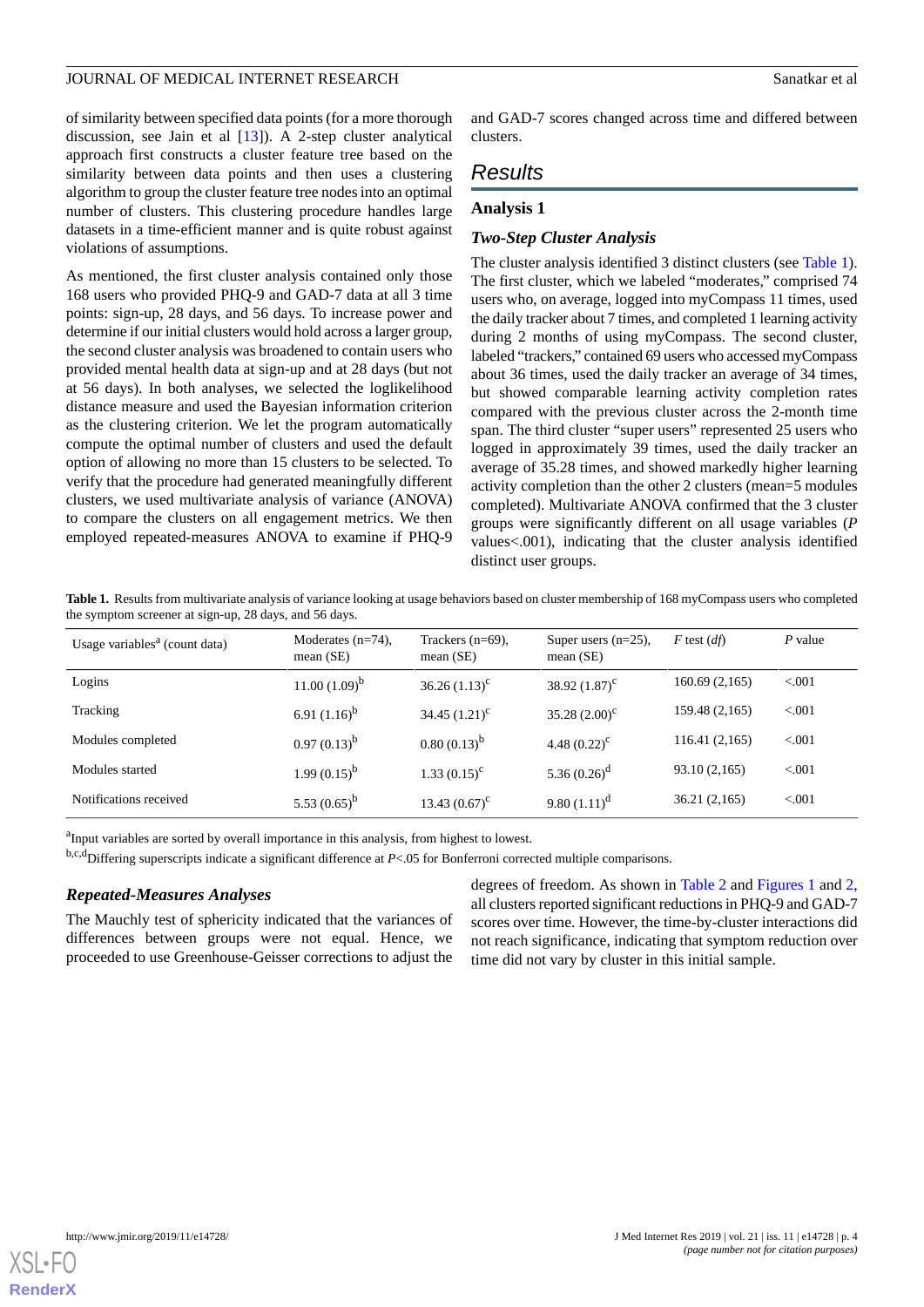# **JOURNAL OF MEDICAL INTERNET RESEARCH** Sanatkar et al

<span id="page-4-0"></span>**Table 2.** Repeated measures analysis of variances on Patient Health Questionnaire-9 item and Generalized Anxiety Disorder Scale-7 item scores at sign-up, 28 days, and 56 days compared across clusters (N=168).

|           | Mental health variables<br>$F$ test $(df)$ |                     | $P$ value |
|-----------|--------------------------------------------|---------------------|-----------|
|           | PHQ-9 <sup>a</sup>                         |                     |           |
|           | Time                                       | 30.38 (1.87,309.23) | < 0.001   |
|           | Time $\times$ clusters                     | 2.01 (3.75,309.23)  | $.10\,$   |
| $GAD-7^b$ |                                            |                     |           |
|           | Time                                       | 23.84 (1.76,287.07) | < 0.001   |
|           | Time $\times$ clusters                     | 1.05(3.52, 287.07)  | .38       |

<sup>a</sup>PHQ-9: Patient Health Questionnaire-9 item.

<sup>b</sup>GAD-7: Generalized Anxiety Disorder Scale-7 item.

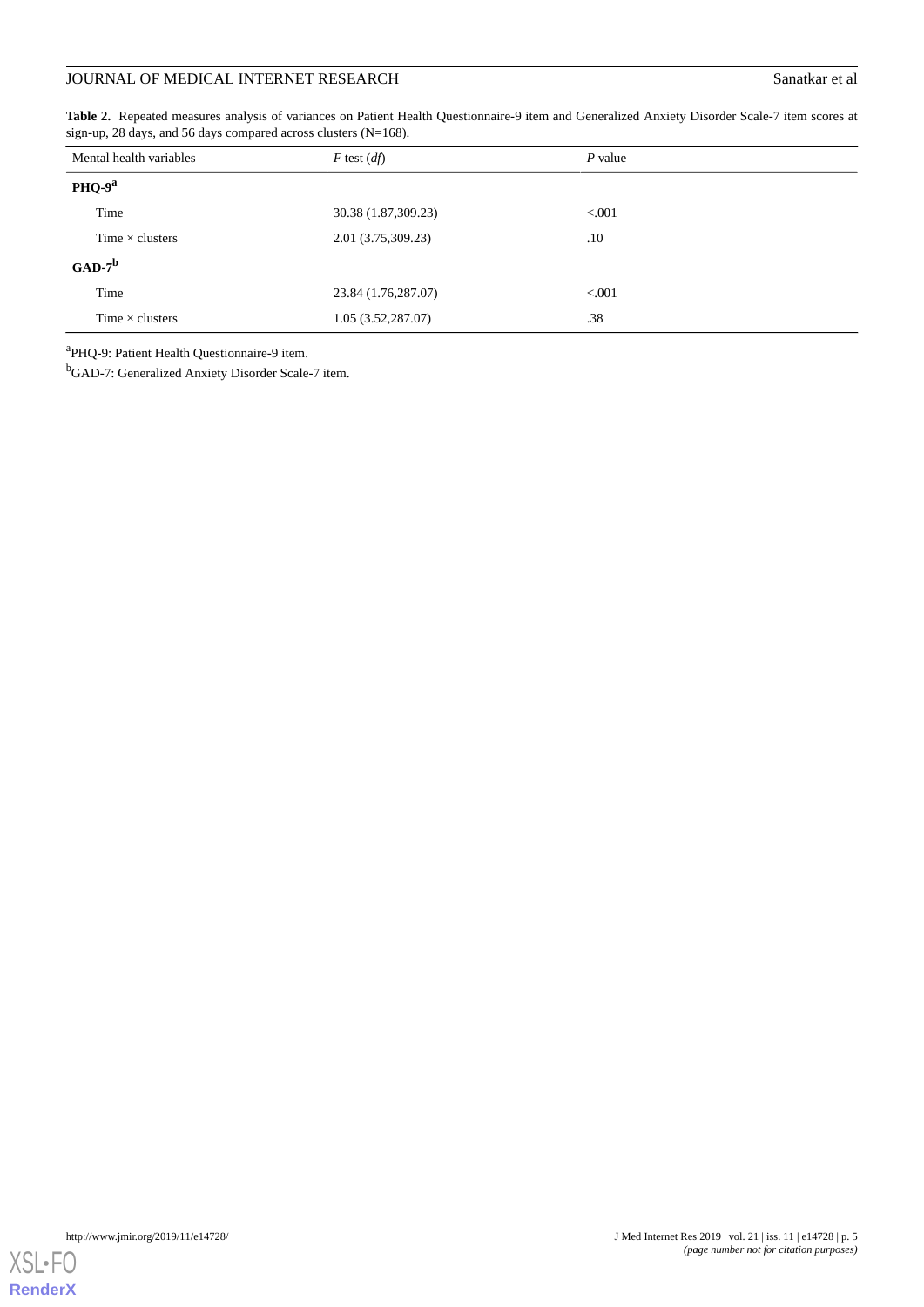# JOURNAL OF MEDICAL INTERNET RESEARCH SANDY SANAT ET ALL SANAT ET ALL SANAT ET ALL SANAT ET ALL SANAT ET ALL SANAT ET ALL SANAT ET ALL SANAT ET ALL SANAT ET ALL SANAT ET ALL SANAT ET ALL SANAT ET ALL SANAT ET ALL SANAT ET A

<span id="page-5-0"></span>**Figure 1.** Mean trends of depression symptom progression, as measured by the Patient Health Questionnaire-9 item (range: 0-27), for myCompass usage groups at sign-up, 28 days, and 56 days.



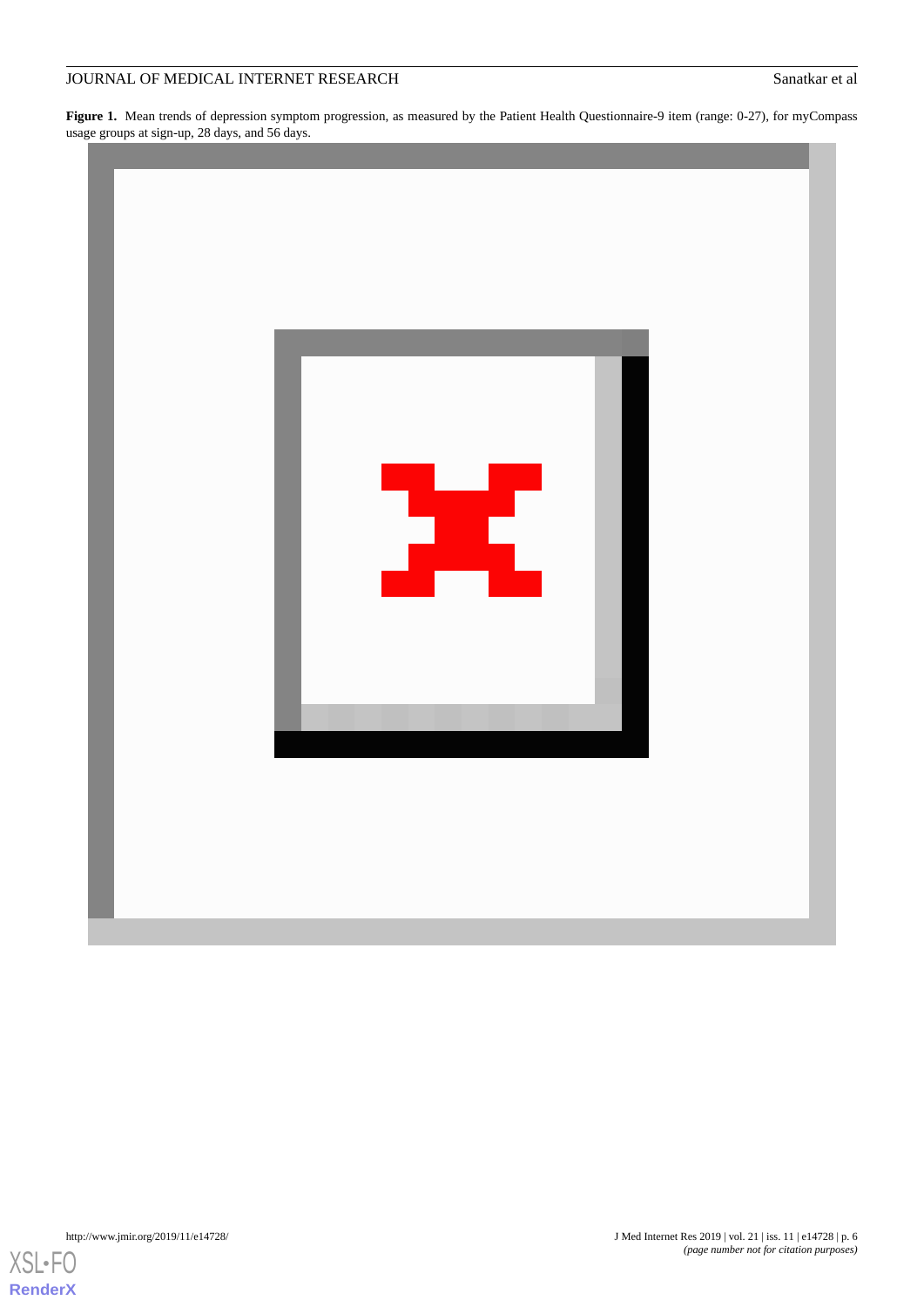<span id="page-6-0"></span>**Figure 2.** Mean trends of anxiety symptom progression, as measured by the Generalized Anxiety Disorder Scale-7 item (range: 0-21), for myCompass usage groups at sign-up, 28 days, and 56 days.



#### **Analysis 2**

#### *Two-Step Cluster Analysis*

<span id="page-6-1"></span>We repeated the steps of the first cluster analysis on the sample of 861 unique users who completed the PHQ-9 and GAD-7 at sign-up and at 28 days. As in the previous sample, the 2-step cluster analysis yielded 3 distinct user groups (see [Table 3](#page-6-1)) that largely fit the moderates, trackers, and super user clusters previously identified. Multivariate ANOVA analysis confirmed that the newly derived 3 clusters also differed significantly on all usage variables (*P* values<.001).

# *Repeated-Measures Analyses*

Repeated measures ANOVAs showed significant decreases over time in PHQ-9 and GAD-7 scores; however, the time-by-cluster interactions were not significant (see [Table 4](#page-7-0) and [Figures 3](#page-7-1) and [4](#page-7-2)).

**Table 3.** Results from multivariate analysis of variance looking at usage behaviors based on cluster membership of 861 myCompass users who completed the symptom screener at sign-up and at 28 days.

| Usage variables <sup>a</sup> (count data) | Moderates $(n=479)$ ,<br>mean $(SE)$ | Trackers $(n=224)$ ,<br>mean $(SE)$ | Super users $(n=158)$ ,<br>mean $(SE)$ | $F$ test $(df)$ | P value |
|-------------------------------------------|--------------------------------------|-------------------------------------|----------------------------------------|-----------------|---------|
| Modules completed                         | $0.18(0.48)^{b}$                     | $0.23(0.40)^{b}$                    | $2.08(0.62)^c$                         | 651.68 (2,858)  | < 0.001 |
| Logins                                    | 4.92 $(0.33)^b$                      | 19.02 $(0.27)^c$                    | 13.25 $(0.43)^d$                       | 960.89 (2,858)  | < 0.001 |
| Tracking                                  | 3.44 $(0.34)^{b}$                    | $17.96(0.28)^c$                     | 10.44 $(0.44)^d$                       | 930.79 (2,858)  | < 0.001 |
| Modules started                           | $0.85(0.07)^{b}$                     | $0.77(0.06)^b$                      | 3.16 $(0.09)^c$                        | 443.56 (2,858)  | < 0.001 |
| Notifications received                    | 5.22 $(0.31)^b$                      | 9.05 $(0.25)^c$                     | 6.28 $(0.39)^d$                        | 78.79 (2,858)   | < 0.001 |

<sup>a</sup>Input variables are sorted by overall importance in this analysis, from highest to lowest.

b,c,dDiffering superscripts indicate a significant difference at *P*<.05 for Bonferroni corrected multiple comparisons.

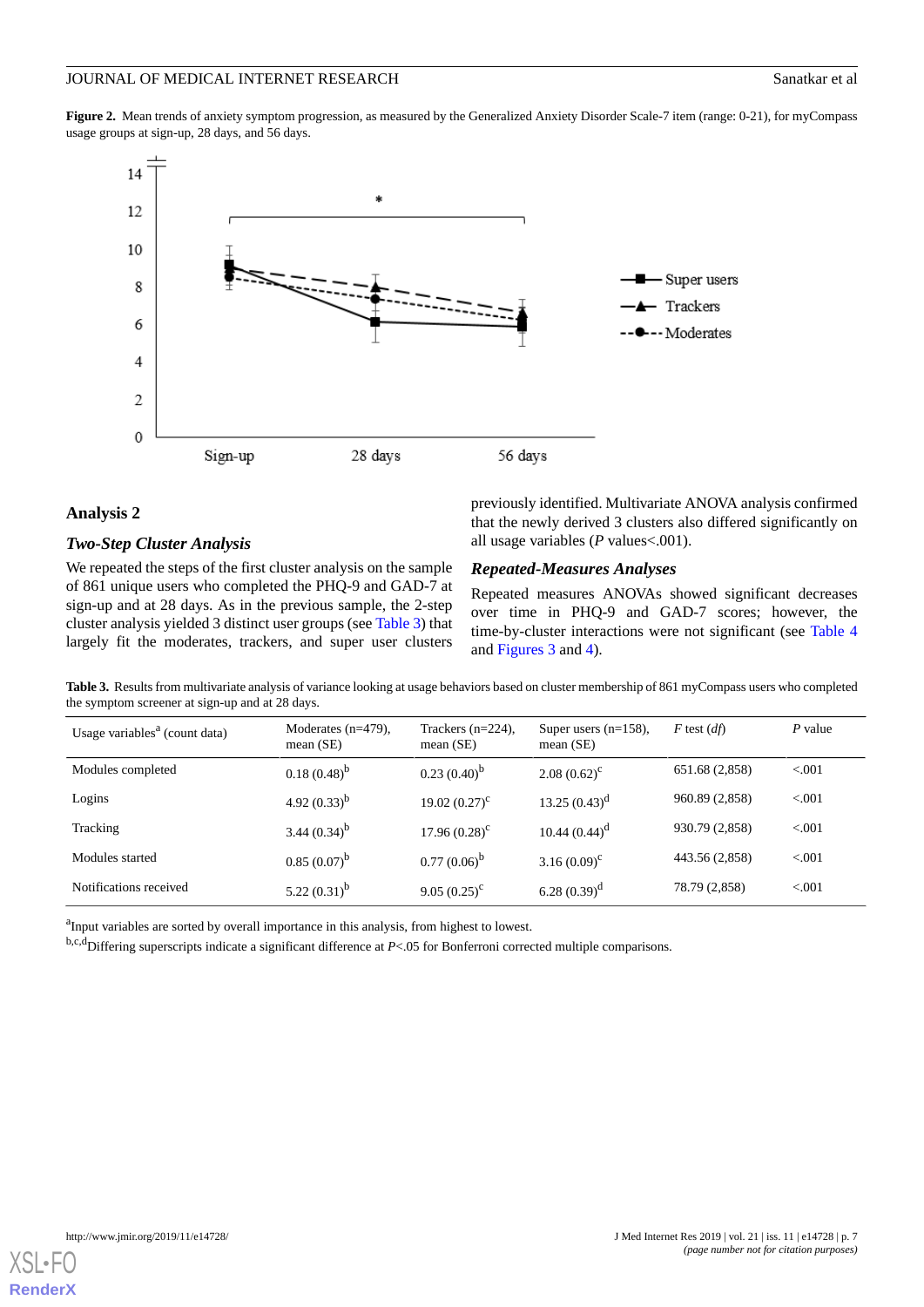# JOURNAL OF MEDICAL INTERNET RESEARCH SANDY SANAT ET ALL SANAT ET ALL SANAT ET ALL SANAT ET ALL SANAT ET ALL SANAT ET ALL SANAT ET ALL SANAT ET ALL SANAT ET ALL SANAT ET ALL SANAT ET ALL SANAT ET ALL SANAT ET ALL SANAT ET A

<span id="page-7-0"></span>**Table 4.** Repeated measures analysis of variance on Patient Health Questionnaire-9 item and Generalized Anxiety Disorder Scale-7 item scores at sign-up and at 28 days compared across clusters.

| Mental health variables. | $F$ test $(df)$ | $P$ value |
|--------------------------|-----------------|-----------|
| PHQ-9 <sup>a</sup>       |                 |           |
| Time                     | 66.99 (1,858)   | < 0.001   |
| Time $\times$ clusters   | 0.67(2,858)     | .51       |
| $GAD-7^b$                |                 |           |
| Time                     | 42.99 (1,858)   | < 0.001   |
| Time $\times$ clusters   | 0.83(2,858)     | .44       |

<sup>a</sup>PHQ-9: Patient Health Questionnaire-9 item.

<span id="page-7-1"></span><sup>b</sup>GAD-7: Generalized Anxiety Disorder Scale-7 item, N=861.

Figure 3. Mean trends of depression symptom progression, as measured by the Patient Health Questionnaire (range = 0 - 27), for myCompass usage groups at sign-up and after 28 days.



<span id="page-7-2"></span>**Figure 4.** Mean trends of anxiety symptom progression, as measured by the Generalized Anxiety Disorder Scale-7 item (range: 0-21), for myCompass usage groups at sign-up and after 28 days.



 $X$ SI • **[RenderX](http://www.renderx.com/)**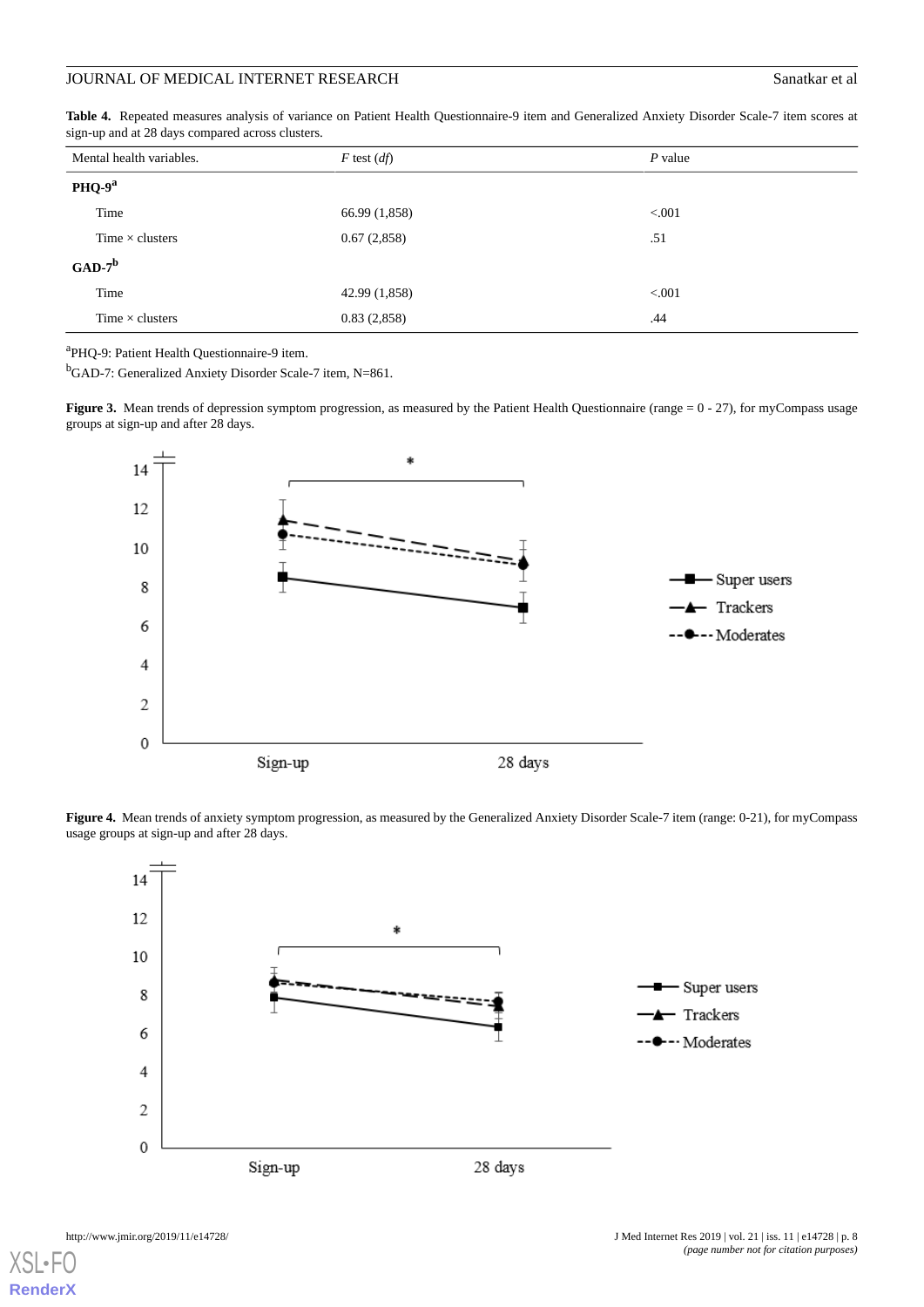#### *Subsample Comparisons*

In the second analysis, the super users reported the *lowest* PHQ-9 and GAD-7 scores at sign-up, contrasting with the symptom pattern observed in the first analysis. To determine if this effect was because of the inclusion of participants who completed self-report measures less frequently, we used ANOVA analyses to compare the 2 subsamples on their characteristics at the time of registration. Users who completed the self-assessment questionnaire 3 times were older, had

slightly higher baseline PHQ-9 and GAD-7 scores, and used myCompass more in the first 28 days after signing up (see [Table](#page-8-0) [5\)](#page-8-0) compared with users who only completed the self-assessment questionnaire twice. [Table 5](#page-8-0) further shows differences between the characteristics of the 2 subsamples and the overall sample. Usage across the first 28 days after registration was significantly higher for myCompass users who revisited the platform over 1 or 2 consecutive months compared with the full sample that contained a large number of 1-time users (23,688/43,631, 54.29%).

<span id="page-8-0"></span>**Table 5.** Means, SDs, and between-group statistics on demographic information and symptom severity at sign-up and usage behavior across 28 days.

| Baseline characteristics and 28-day<br>usage | Full sample $(N=43,631)$ ,<br>mean $(SD)$ | 2-month subsample<br>$(N=168)$ , mean $(SD)$ | 1-month subsample<br>$(N=861)$ , mean $(SD)$ | $F$ test             | $P$ value |
|----------------------------------------------|-------------------------------------------|----------------------------------------------|----------------------------------------------|----------------------|-----------|
| Age                                          | $39.09a$ (13.35)                          | $41.29^b$ (14.14)                            | $40.83^{\circ}$ (13.31)                      | 9.37<br>(2,44657)    | < 0.001   |
| Females                                      | $1.69a$ (0.47)                            | $1.65^b(0.48)$                               | $1.63^b(0.49)$                               | 7.44<br>(2,44657)    | .001      |
| Baseline PHQ-9 <sup>d</sup>                  | $11.28a$ (6.69)                           | $11.64^a(6.53)$                              | $10.50^b$ (6.44)                             | 5.99<br>(2,44657)    | < 0.001   |
| Baseline GAD-7 <sup>e</sup>                  | $8.98a$ (5.73)                            | $8.89a$ (5.36)                               | $8.52^b$ (5.45)                              | 2.73<br>(2,44657)    | .07       |
| Logins                                       | $3.18a$ (4.93)                            | $14.64^b(8.82)$                              | $10.12^{\circ}$ (7.36)                       | 1238.73<br>(2,44657) | < 0.001   |
| Tracking                                     | $1.74^{\mathrm{a}}$ (3.82)                | $12.75^b(9.49)$                              | $8.51^{\circ}$ (7.48)                        | 1866.71<br>(2,44657) | < 0.001   |
| Modules started                              | $0.47^{\text{a}}(0.83)$                   | $1.64^b$ (1.39)                              | $1.25^{\circ}$ (1.27)                        | 517.99<br>(2,44657)  | < 0.001   |
| Modules completed                            | $0.10^a$ (.47)                            | $0.81^b$ (1.08)                              | $0.54^{\circ}$ (.94)                         | 518.18<br>(2,44657)  | < .001    |
| <b>Notifications</b>                         | $3.19a$ (3.33)                            | $6.88^b$ (4.19)                              | $6.41^b$ (4.11)                              | 488.07<br>(2,44657)  | < 0.001   |

a,b,cDiffering superscripts indicate significant differences of *P*<.05 between groups.

<sup>d</sup>PHQ-9: Patient Health Questionnaire-9 item.

<sup>e</sup>GAD-7: Generalized Anxiety Disorder Scale-7 item.

# *Discussion*

# **Principal Findings**

The aim of this study was to investigate the feasibility and utility of using a clustering procedure to group eMH users based on their engagement behavior, and to determine if these engagement clusters reported any difference in mental health outcomes. Using a 2-step clustering procedure, we identified 3 clusters of engagement behavior, which emerged consistently across 2 subsamples in our community dataset. Although some patterns in the data suggest that increased overall engagement could be linked with more rapid symptom improvement, all users experienced equivalent symptomatic relief over the course of program use, irrespective of their pattern of engagement, which may speak to e-attainment.

The time-by-group differences were not statistically significant in analysis 1. As the study used naturalistic data that had already been collected—akin to archival data, we were unable to conduct an a priori power analysis to set a target sample size. Hence, it

[XSL](http://www.w3.org/Style/XSL)•FO **[RenderX](http://www.renderx.com/)**

is possible that some of the statistical tests were underpowered and warrant replication in comparable but larger datasets. Therefore, any interpretations of the findings as they are presented in this study need to be made with caution. Bearing these considerations in mind, we would like to discuss interesting patterns that emerged in the data.

In analysis 1, "moderates" started out with slightly (though not significantly) lower depression scores at sign-up compared with "trackers" and "super users." At 28 days, moderates and super users reported only mild depressive symptoms, whereas trackers remained just within the moderate symptom range. Only super users reported a clinically significant reduction in depressive symptoms (>3 points) at 28 days, though this likely reflects their higher PHQ-9 scores at the commencement of their program use. Notably, by 56 days all groups reported that their depressive symptoms had reduced into the mild symptom range.

Similar nonsignificant patterns emerged for anxiety symptoms in analysis 1. Moderates reported slightly lower anxiety levels at sign-up compared with trackers and super users. Super users showed the greatest reduction in anxiety scores at 28 days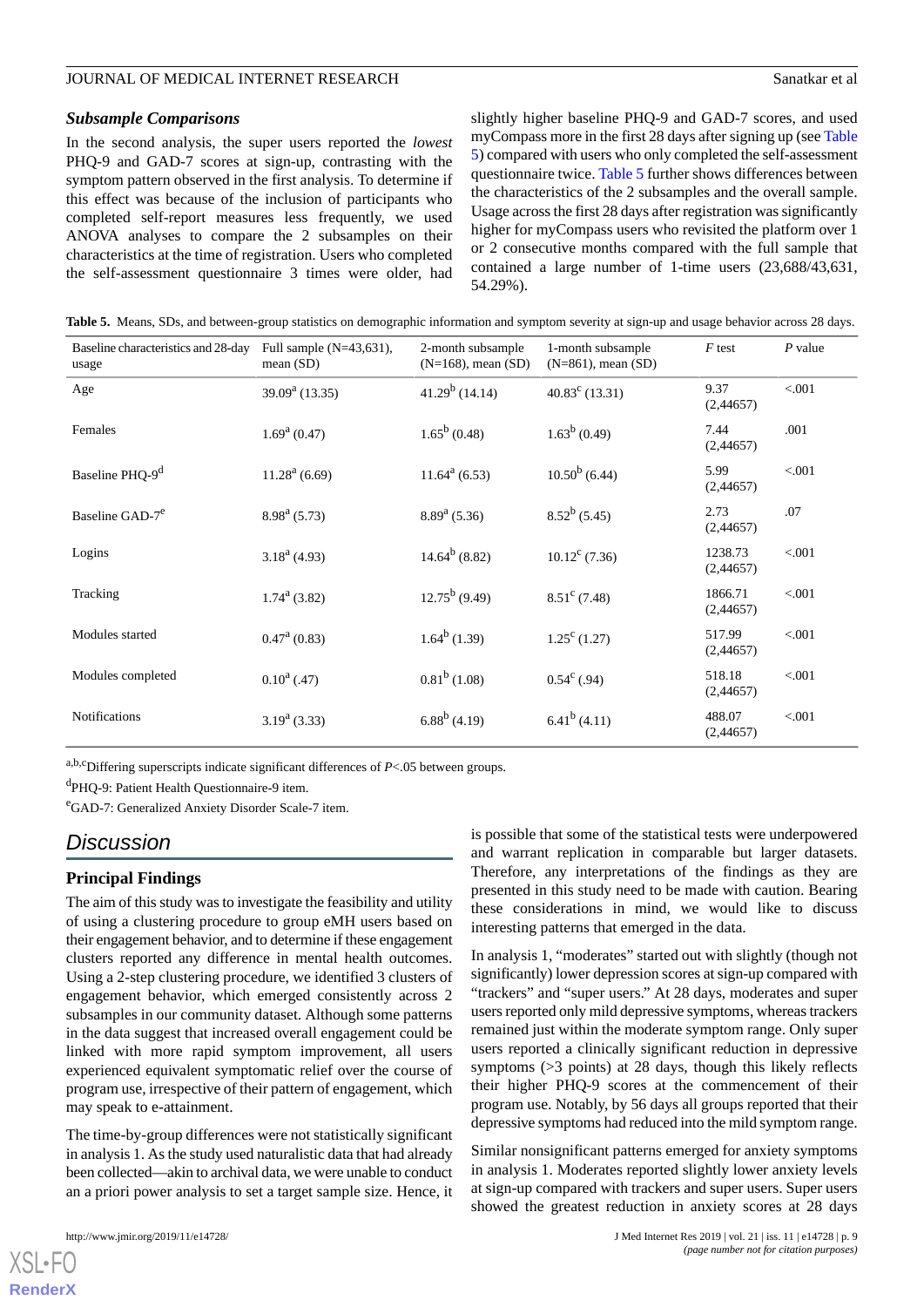compared with trackers and moderates. At 56 days, all user groups had progressed further to the lower end of the mild anxiety range.

Consistent with pattern of results from analysis 1, super users in analysis 2 reported significantly lower depression scores at 28 days compared with moderates and trackers, though all groups reported depressive symptoms in the mild range by 28 days. Users' anxiety symptom progression in analysis 2 also resembled the pattern of results for depression. At registration, average anxiety scores were in the mild anxiety range. At 28 days, all users progressed further toward the mid and bottom values of the mild anxiety category, with super users reporting significantly lower levels of anxiety than both moderates and trackers.

There were some interesting differences between our super users across the 2 analyses. In analysis 1 (across 2 months), super users appeared to report the *highest* distress at sign-up. However, in analysis 2 (across 1 month), super users appeared to report the *lowest* distress at sign-up compared with moderates and trackers. More generally, we found that the 1-month users from analysis 2 reported mild but significantly lower distress levels at sign-up compared with the more sustained 2-month users from analysis 1. It may be the case that some users experiencing greater distress at sign-up continued to use myCompass for longer than other users with milder symptoms.

Interestingly, belonging to a cluster in our study did not always seem to reflect symptom severity alone. Therefore, these engagement profiles may reflect both user need at sign-up and individual difference factors in technology engagement. For example, the super user engagement profile was identical across both analyses, but symptom severity at sign-up was different for 1-month super users relative to 2-month super users. This speaks to the complexity of eMH engagement behavior and underscores recommendations made by previous researchers [[9](#page-10-8)[,10](#page-10-9)] that individual user characteristics be included in conceptualizations of eMH engagement. If individuals ceased use of myCompass according to their symptom levels, we may have ended up with a less symptomatic group in our 1-month sample, relative to our 2-month sample. This systematic effect on program engagement would likely have resulted in symptom profile disparities between our analyses. Therefore, these seemingly contradictory results may speak to the phenomenon of e-attainment suggested by Christensen and Mackinnon [[2\]](#page-10-1), whereby users engage with an eMH tool as much and for as long as they need to reach their mental health goals. An alternative interpretation for the results would be that some of the standard components of eMH programs do not have the expected impact on symptom levels. For example, our results showed that trackers appeared to do as well as super users, which gives the impression that learning activities do not provide additional benefit beyond the effects of mood monitoring for some users. Given that substantial empirical evidence supports the cognitive behavioral therapies used in the learning activities, more data are required to better understand the unique benefits of specific eMH treatment components.

Our study provided an attempt at opening the black box of eMH [[8\]](#page-10-7) by moving beyond a priori definitions of adherence and,

instead, inspecting behavior as it emerged from open-access program usage. Our findings suggested that, at least among our self-selected sample, individuals seem to engage with our eMH program in different but measurable ways that lead to equivalent mental health benefits. These findings align with a previous investigation conducted by Matthews et al [\[15](#page-11-3)]. Similar to the current investigation, the authors used cluster analysis to inspect naturalistic usage patterns among mobile phone users who downloaded and registered to a self-help app designed to help reduce anxiety symptoms. Findings indicated that all 4 usage groups identified experienced short-term decreases of anxiety symptoms irrespective of their engagement profile. Where mental health goals are achieved in a relatively short period of time, cessation of program use may create the impression of dropout across eMH websites and mobile phone apps.

Whereas the robustness of the RCT paradigm is crucial to efficacy science [\[16](#page-11-4)], it may unintentionally limit the scope of eMH engagement research in certain ways. For example, statistical practices that assume no benefit for participants who deviate from the trial protocol (eg, per-protocol or intention-to-treat with last-operation-carried forward analyses) may exclude individuals for whom program use is nonetheless beneficial. In addition, the prevailing RCT paradigms of symptom reduction or diagnostic remission may not reflect the usage goals or expectations of all eMH users. Although some eMH consumers seek treatment for a specific mental health condition, others may use eMH programs to navigate periods of general distress or to build resilience [[17](#page-11-5)[,18](#page-11-6)]. Many eMH users may be capable of determining when sufficient help has been accessed and subsequently discontinue without ever measuring symptoms or receiving a diagnosis [\[2](#page-10-1)]. However, within a traditional RCT framework, these so-called e-attainers are likely to be classified as nonadherent and therefore excluded from further analysis or aggregated with true nonusers in any subsequent per protocol analyses. Traditional RCT designs may be able to follow up participants who ceased using their prescribed eMH program and get an indication as to why participants opted out of the program. This approach was successfully implemented by Postel et al [\[19](#page-11-7)] who followed up RCT participants who prematurely ended their involvement with a Web-based intervention to reduce problem drinking. Interestingly, satisfaction with the treatment progress constituted the third most common reason for participants'decision to drop out of the study, highlighting the potential importance of identifying whether noncontinuation is because of intervention success or failure. Although findings are preliminary, our results support Yardley et al's [[9](#page-10-8)] recommendations for identifying effective engagement and Pham et al's [[11\]](#page-10-10) appeal to move beyond descriptive reporting of usage behaviors and examine the relationship between engagement and mental health outcomes. These efforts could provide a valuable supplement to traditional a priori definitions of eMH engagement.

#### **Limitations**

Some limitations of our study must be acknowledged. First, the symptom change data were uncontrolled and therefore cannot be compared against a comparison condition as we inspected usage behavior in a naturalistic setting. Consequently, symptom reduction over time may be because of remission patterns rather

```
XSL•FO
RenderX
```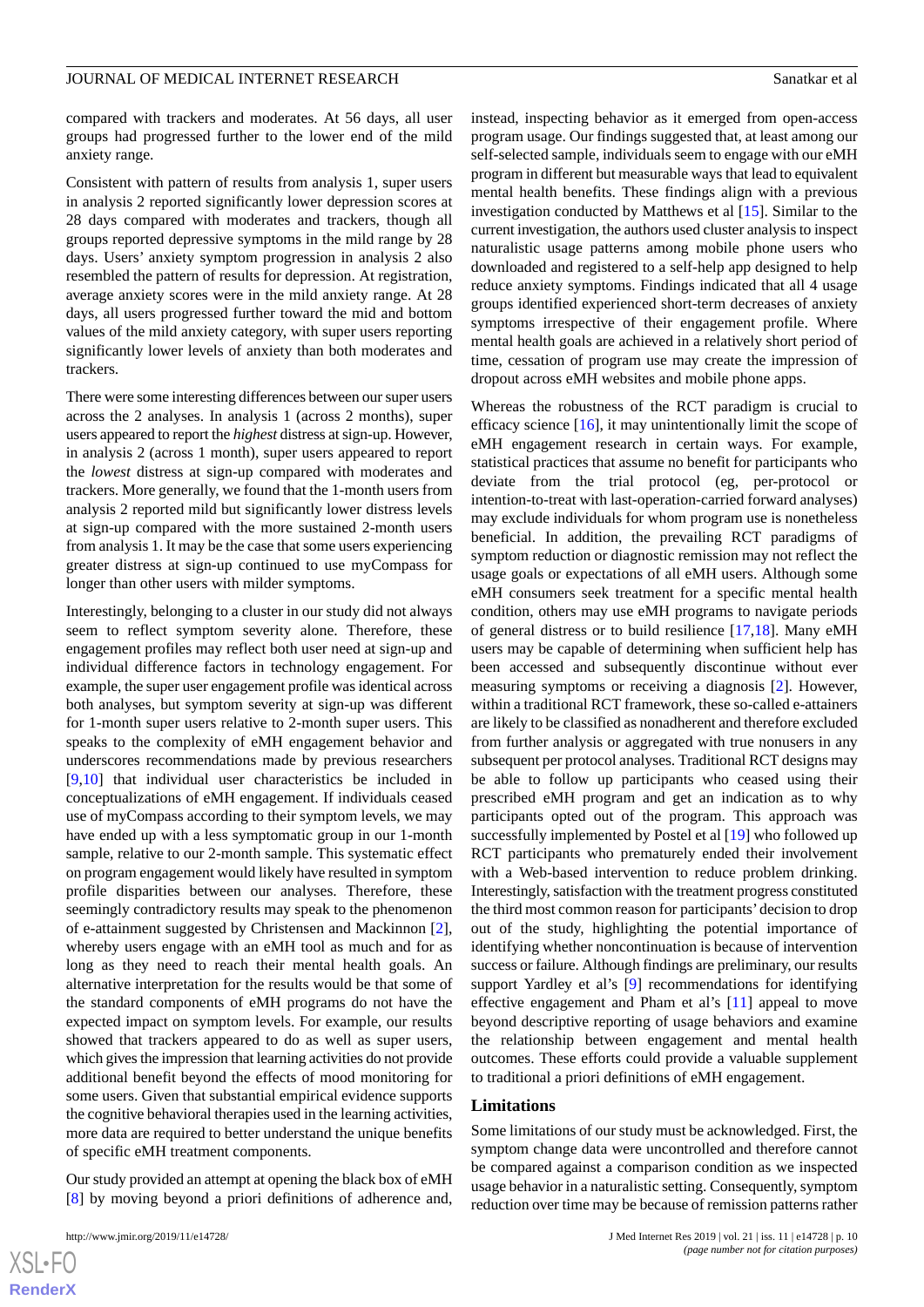#### JOURNAL OF MEDICAL INTERNET RESEARCH SANATA ET ALL AND SANATA SANATA SANATA SANATA SANATA ET ALL AND SANATA SANATA SANATA SANATA SANATA SANATA SANATA SANATA SANATA SANATA SANATA SANATA SANATA SANATA SANATA SANATA SANATA SA

through the eMH space and, by doing so, to advance our understanding of how eMH tools might become more sophisticated and helpful companions in mental health. Learning from implicit engagement patterns can help inform and strengthen new computational techniques, such as machine learning, which aim to provide a personalized and situation-sensitive user experience in real time and are designed to motivate users to engage with their respective eMH tool until the desired mental health goals are reached and sustained.

Examination of real-world eMH engagement is required to assist differentiation between e-attainment and dropout and will have important implications for progressing the eMH space in a way that results in more widespread acceptance of eMH tools in the general public. Ultimately, a primary goal of eMH research is to remove obstacles to engagement for individuals who might otherwise benefit from eMH. A more nuanced view of how many variables such as limited access to the internet, a lack of fit between the needs and wants of users and the eMH program, and the achievement of individual goals (ie, e-attainment) will inform how future eMH technologies can better reflect the

behaviors and desires of their users.

than reflective of a treatment effect. Second, it is important to note that our clustering procedure is only one example of a categorization procedure, and other methods, such as latent class analysis, may yield different results. As mentioned above, discussing trends can be useful but further research is required to see if these effects can reach significance and are replicable in other datasets. The purpose of this study was not to establish best practice, rather it was to describe a novel way of inspecting usage behavior in the hope of encouraging similar approaches in the future that examine naturalistic behavior in addition to predetermined behavioral benchmarks. Finally, it is important to note that entry into the sample used for this study was dependent on users completing the symptom assessment scales at least twice. Therefore, there is at least one other group of users of eMH products not included in this analysis, those who do not engage at all following the initial assessment or who engage very little. The impact of this pattern of nonengagement remains unclear.

# **Conclusions**

The benefits of exploring real-world examples of engagement is to gain a more differentiated picture of how users navigate

# **Conflicts of Interest**

<span id="page-10-0"></span>None declared.

#### <span id="page-10-1"></span>**References**

- <span id="page-10-2"></span>1. Eysenbach G. The law of attrition. J Med Internet Res 2005 Mar 31;7(1):e11 [[FREE Full text\]](https://www.jmir.org/2005/1/e11/) [doi: [10.2196/jmir.7.1.e11](http://dx.doi.org/10.2196/jmir.7.1.e11)] [Medline: [15829473](http://www.ncbi.nlm.nih.gov/entrez/query.fcgi?cmd=Retrieve&db=PubMed&list_uids=15829473&dopt=Abstract)]
- <span id="page-10-3"></span>2. Christensen H, Mackinnon A. The law of attrition revisited. J Med Internet Res 2006 Sep 29;8(3):e20; author reply e21 [[FREE Full text](https://www.jmir.org/2006/3/e20/)] [doi: [10.2196/jmir.8.3.e20\]](http://dx.doi.org/10.2196/jmir.8.3.e20) [Medline: [17032636\]](http://www.ncbi.nlm.nih.gov/entrez/query.fcgi?cmd=Retrieve&db=PubMed&list_uids=17032636&dopt=Abstract)
- <span id="page-10-4"></span>3. Ryan C, Bergin M, Wells JS. Theoretical perspectives of adherence to web-based interventions: a scoping review. Int J Behav Med 2018 Feb;25(1):17-29. [doi: [10.1007/s12529-017-9678-8\]](http://dx.doi.org/10.1007/s12529-017-9678-8) [Medline: [28730402\]](http://www.ncbi.nlm.nih.gov/entrez/query.fcgi?cmd=Retrieve&db=PubMed&list_uids=28730402&dopt=Abstract)
- <span id="page-10-5"></span>4. Fleming T, Bavin L, Lucassen M, Stasiak K, Hopkins S, Merry S. Beyond the trial: systematic review of real-world uptake and engagement with digital self-help interventions for depression, low mood, or anxiety. J Med Internet Res 2018 Jun 6;20(6):e199 [\[FREE Full text](https://www.jmir.org/2018/6/e199/)] [doi: [10.2196/jmir.9275\]](http://dx.doi.org/10.2196/jmir.9275) [Medline: [29875089](http://www.ncbi.nlm.nih.gov/entrez/query.fcgi?cmd=Retrieve&db=PubMed&list_uids=29875089&dopt=Abstract)]
- <span id="page-10-6"></span>5. Price M, Gros DF, McCauley JL, Gros KS, Ruggiero KJ. Nonuse and dropout attrition for a web-based mental health intervention delivered in a post-disaster context. Psychiatry 2012;75(3):267-284 [\[FREE Full text\]](http://europepmc.org/abstract/MED/22913502) [doi: [10.1521/psyc.2012.75.3.267](http://dx.doi.org/10.1521/psyc.2012.75.3.267)] [Medline: [22913502\]](http://www.ncbi.nlm.nih.gov/entrez/query.fcgi?cmd=Retrieve&db=PubMed&list_uids=22913502&dopt=Abstract)
- <span id="page-10-7"></span>6. Cavanagh K. Turn on, tune in, (don't) drop out: Engagement, adherence, attrition, and alliance with internet-based interventions. In: Bennett-Levy J, Richards DA, Farrand P, Christensen H, Griffiths KM, Kavanaugh DJ, et al, editors. Oxford Guide to Low-Intensity CBT Interventions. New York: Oxford University Press; 2010:227-233.
- <span id="page-10-8"></span>7. Christensen H, Griffiths KM, Korten AE, Brittliffe K, Groves C. A comparison of changes in anxiety and depression symptoms of spontaneous users and trial participants of a cognitive behavior therapy website. J Med Internet Res 2004 Dec 22;6(4):e46 [\[FREE Full text](https://www.jmir.org/2004/4/e46/)] [doi: [10.2196/jmir.6.4.e46\]](http://dx.doi.org/10.2196/jmir.6.4.e46) [Medline: [15631970\]](http://www.ncbi.nlm.nih.gov/entrez/query.fcgi?cmd=Retrieve&db=PubMed&list_uids=15631970&dopt=Abstract)
- <span id="page-10-9"></span>8. Sieverink F, Kelders S, Poel M, van Gemert-Pijnen L. Opening the black box of electronic health: collecting, analyzing, and interpreting log data. JMIR Res Protoc 2017 Aug 7;6(8):e156 [[FREE Full text](https://www.researchprotocols.org/2017/8/e156/)] [doi: [10.2196/resprot.6452\]](http://dx.doi.org/10.2196/resprot.6452) [Medline: [28784592](http://www.ncbi.nlm.nih.gov/entrez/query.fcgi?cmd=Retrieve&db=PubMed&list_uids=28784592&dopt=Abstract)]
- <span id="page-10-10"></span>9. Yardley L, Spring BJ, Riper H, Morrison LG, Crane DH, Curtis K, et al. Understanding and promoting effective engagement with digital behavior change interventions. Am J Prev Med 2016 Nov;51(5):833-842. [doi: [10.1016/j.amepre.2016.06.015](http://dx.doi.org/10.1016/j.amepre.2016.06.015)] [Medline: [27745683](http://www.ncbi.nlm.nih.gov/entrez/query.fcgi?cmd=Retrieve&db=PubMed&list_uids=27745683&dopt=Abstract)]
- 10. Sieverink F, Kelders SM, van Gemert-Pijnen JE. Clarifying the concept of adherence to eHealth technology: systematic review on when usage becomes adherence. J Med Internet Res 2017 Dec 6;19(12):e402 [[FREE Full text](https://www.jmir.org/2017/12/e402/)] [doi: [10.2196/jmir.8578](http://dx.doi.org/10.2196/jmir.8578)] [Medline: [29212630](http://www.ncbi.nlm.nih.gov/entrez/query.fcgi?cmd=Retrieve&db=PubMed&list_uids=29212630&dopt=Abstract)]
- 11. Pham Q, Graham G, Carrion C, Morita PP, Seto E, Stinson JN, et al. A library of analytic indicators to evaluate effective engagement with consumer mHealth apps for chronic conditions: scoping review. JMIR Mhealth Uhealth 2019 Jan 18;7(1):e11941 [\[FREE Full text](https://mhealth.jmir.org/2019/1/e11941/)] [doi: [10.2196/11941\]](http://dx.doi.org/10.2196/11941) [Medline: [30664463\]](http://www.ncbi.nlm.nih.gov/entrez/query.fcgi?cmd=Retrieve&db=PubMed&list_uids=30664463&dopt=Abstract)

[XSL](http://www.w3.org/Style/XSL)•FO **[RenderX](http://www.renderx.com/)**